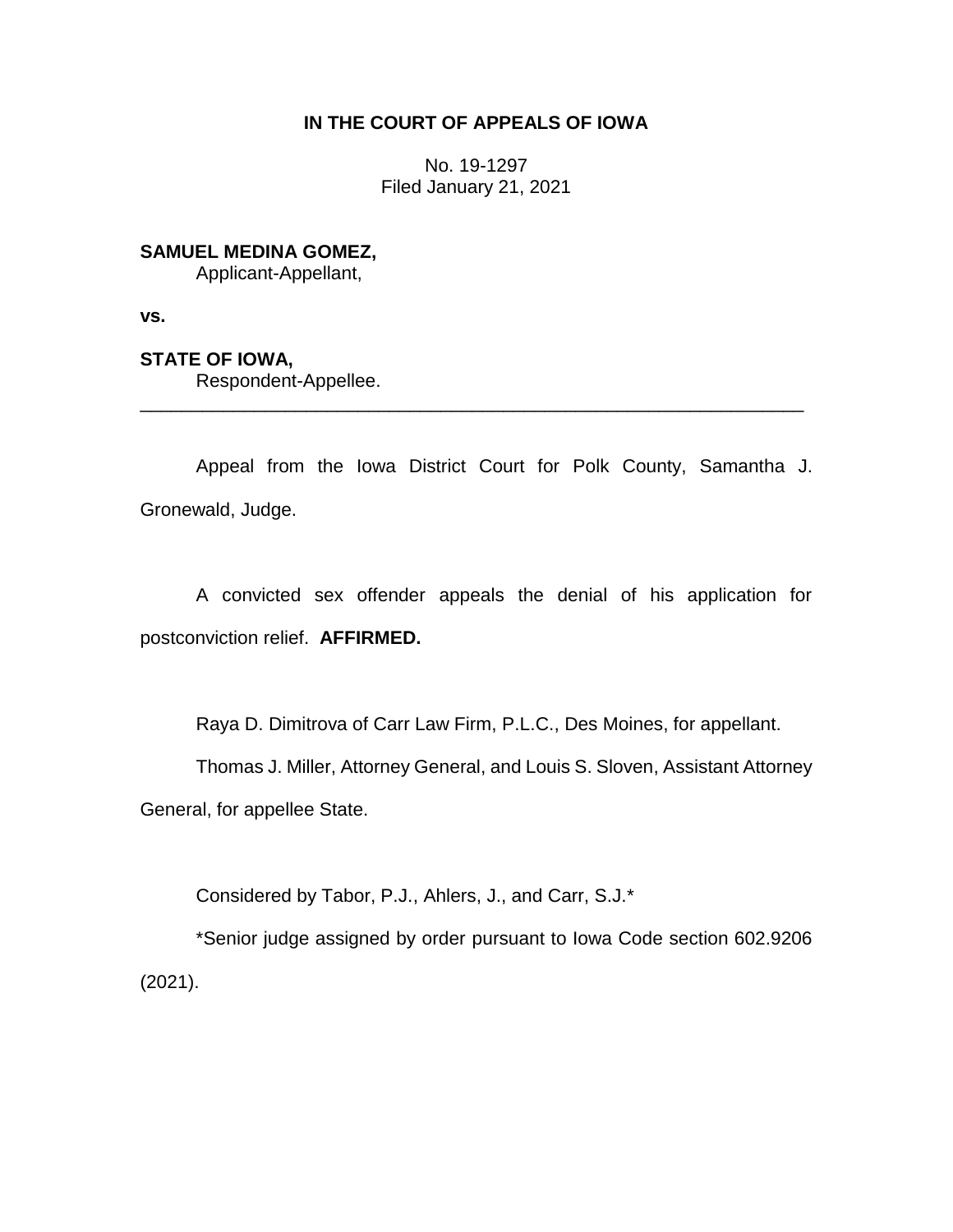### **TABOR, Presiding Judge.**

Serving a prison term not to exceed fifty years for eight sex crimes, Samuel Medina Gomez contests the denial of his application for postconviction relief. He claims his criminal defense was subpar because counsel declined to call his two sisters as character witnesses. Because Medina Gomez fails to show he was prejudiced by counsel's omission, we affirm.

#### **I. Facts and Prior Proceedings**

This prosecution involved four child victims, ranging in age from seven to fourteen. In 2011, those girls reported to Ankeny police that Medina Gomez had engaged in sexual contact with them. The oldest girl also recalled Medina Gomez showing her pornography.

Police interviewed Medina Gomez, who "broke down and started crying" midway through the video-recording. The district court summarized: "He said he had been holding something inside too long. His family did not know anything about this. He related that he had been abused by men as a boy back in Tijuana, [Mexico]." As the interview ended, Medina Gomez insisted he did not "want to touch" the girls but admitted he could "not control it."

The State charged Medina Gomez in a twelve-count trial information, alleging multiple counts of second-degree sexual abuse and other sexually-related offenses. Medina Gomez waived his right to a jury trial, opting to have the district court decide his guilt. The four girls testified. So did Medina Gomez. Recanting his tearful admissions to police, Medina Gomez denied touching the girls in a sexual way or showing them "adult movies." But the court found that the girls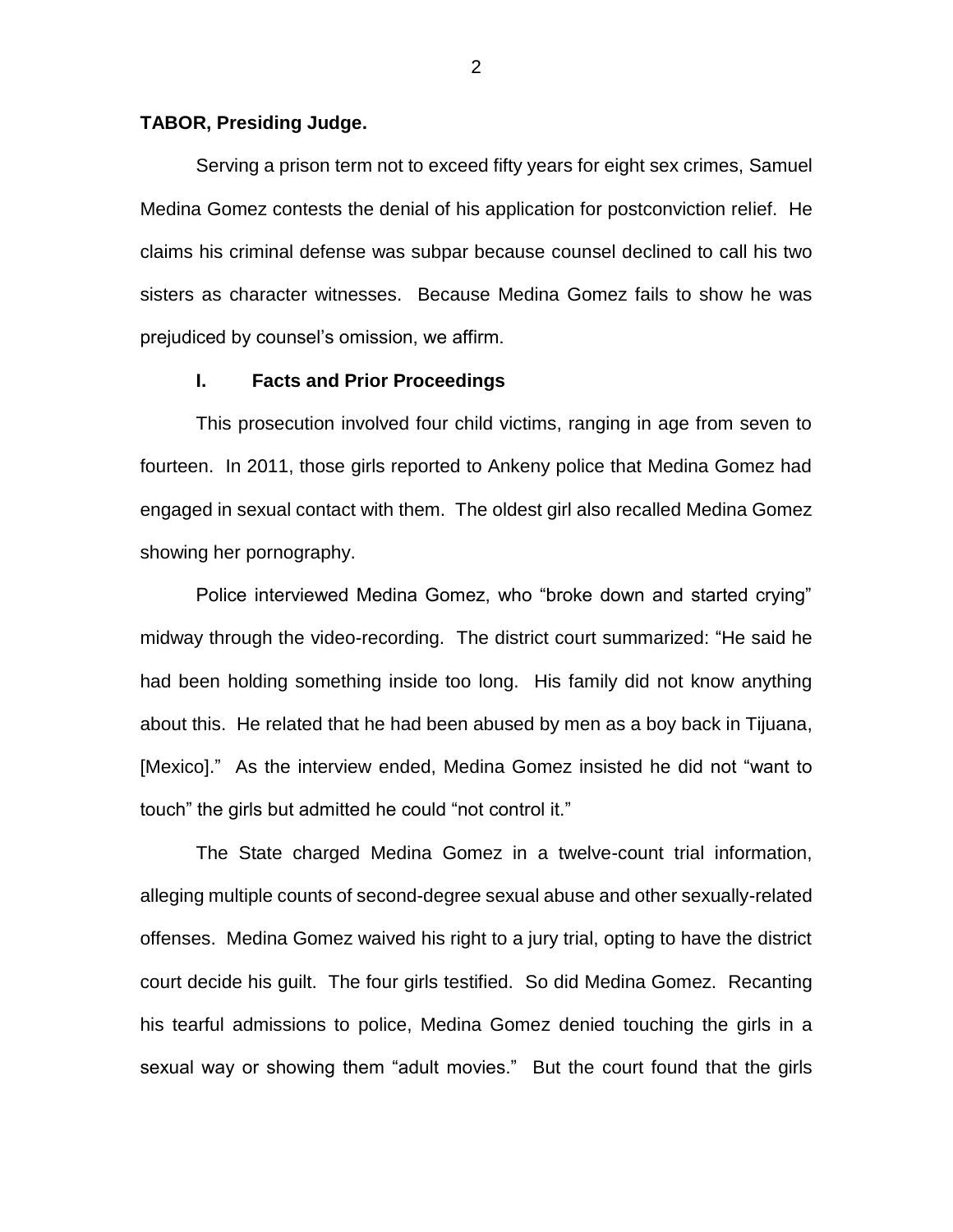delivered credible testimony and convicted Medina Gomez of eight sex crimes.<sup>1</sup> Medina Gomez received a prison sentence not to exceed fifty years. We affirmed that sentencing order on direct appeal. *State v. Medina Gomez*, No. 12-0859, 2013 WL 1453179, at \*2 (Iowa Ct. App. Apr. 10, 2013).

Three years later, Medina Gomez applied for postconviction relief. Among his claims was that defense counsel "failed to investigate or call witnesses who would have been favorable to the defendant at trial." To bolster that claim, Medina Gomez offered testimony from two of his sisters at the postconviction proceedings. His younger sister, Gloria, described her brother as an attentive father whom she trusted to babysit her own children. Gloria said Medina Gomez's lawyer never asked her to share that view at the criminal trial. But she agreed she did not have any direct knowledge of the interaction between Medina Gomez and the alleged victims. Likewise, she was unaware that her brother suffered abuse as a child. A similar positive portrayal of Medina Gomez came from another sister, Raquel. She depicted her brother as "a very involved father" who would not sexually abuse children. She testified that she attended the criminal trial but was never called to testify. But she also admitted at the postconviction hearing that she had no information about the actual charges.

Unpersuaded by the sisters' testimony, the district court denied relief. The court was "unclear how their testimony would have altered the evidence of [Medina Gomez's] guilt." Counsel's disinclination to call the sisters as character witnesses,

 $\overline{a}$ 

<sup>&</sup>lt;sup>1</sup> The convictions included three counts of second-degree sexual abuse, one count of assault with intent to commit sexual abuse, three counts of indecent contact with a child, and one count of dissemination of obscene material to a minor.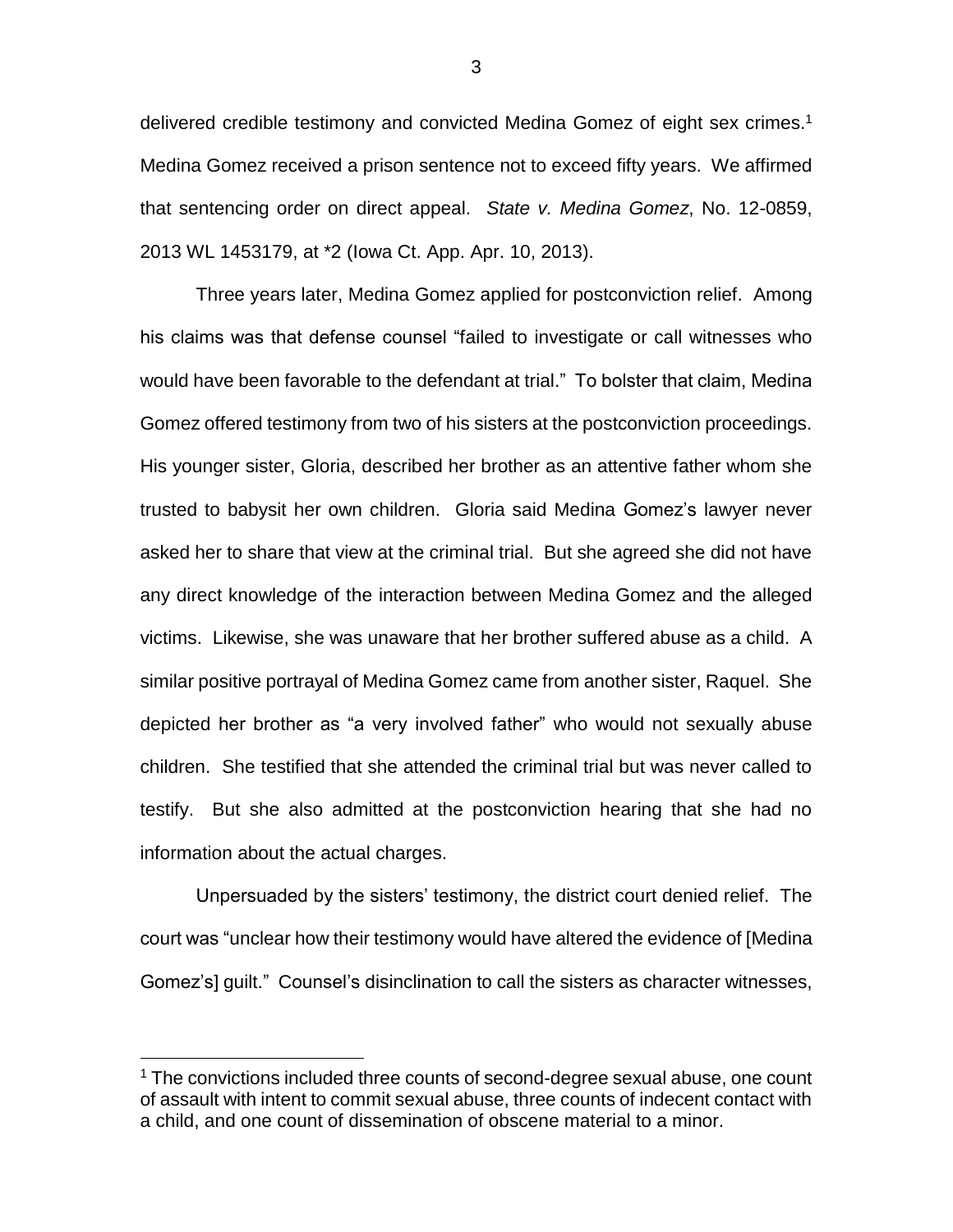in the court's view, was "best summarized as a strategic decision" and "not a basis for postconviction relief." Medina Gomez now appeals.

### **II. Scope and Standards of Review**

We generally review the denial of postconviction relief for errors at law. *Lamasters v. State*, 821 N.W.2d 856, 862 (Iowa 2012). But because Medina Gomez alleges ineffective assistance of counsel, we review his claim de novo. *See Ledezma v. State*, 626 N.W.2d 134, 141 (Iowa 2001).

#### **III. Analysis**

To succeed in his claim, Medina Gomez must show that his attorney (1) performed below professional standards and (2) prejudice resulted. *See Strickland v. Washington*, 466 U.S. 668, 687 (1984). He must prove both prongs by a preponderance of the evidence. *See Ledezma*, 626 N.W.2d at 142. But if the record shows no prejudice, we may reject his claim on that basis alone. *See Strickland*, 466 U.S. at 697. To prove prejudice, Medina Gomez must establish a reasonable probability exists that, but for counsel's omission, "the result of the proceeding would have been different." *Id.* at 694. Posed differently, was the likelihood that the omission impacted the trial great enough to "undermine confidence" in the outcome? *Id.*

In arguing prejudice, Medina Gomez insists that the prosecution "thrust" his character "into the heart of the trial." He recounts the prosecutor asking him on cross-examination why he would "admit to things that didn't happen" in his police interview. Pointing to that "attack on [his] character," Medina Gomez contends, trial counsel "had a duty to attempt to rehabilitate him." And how could counsel do

4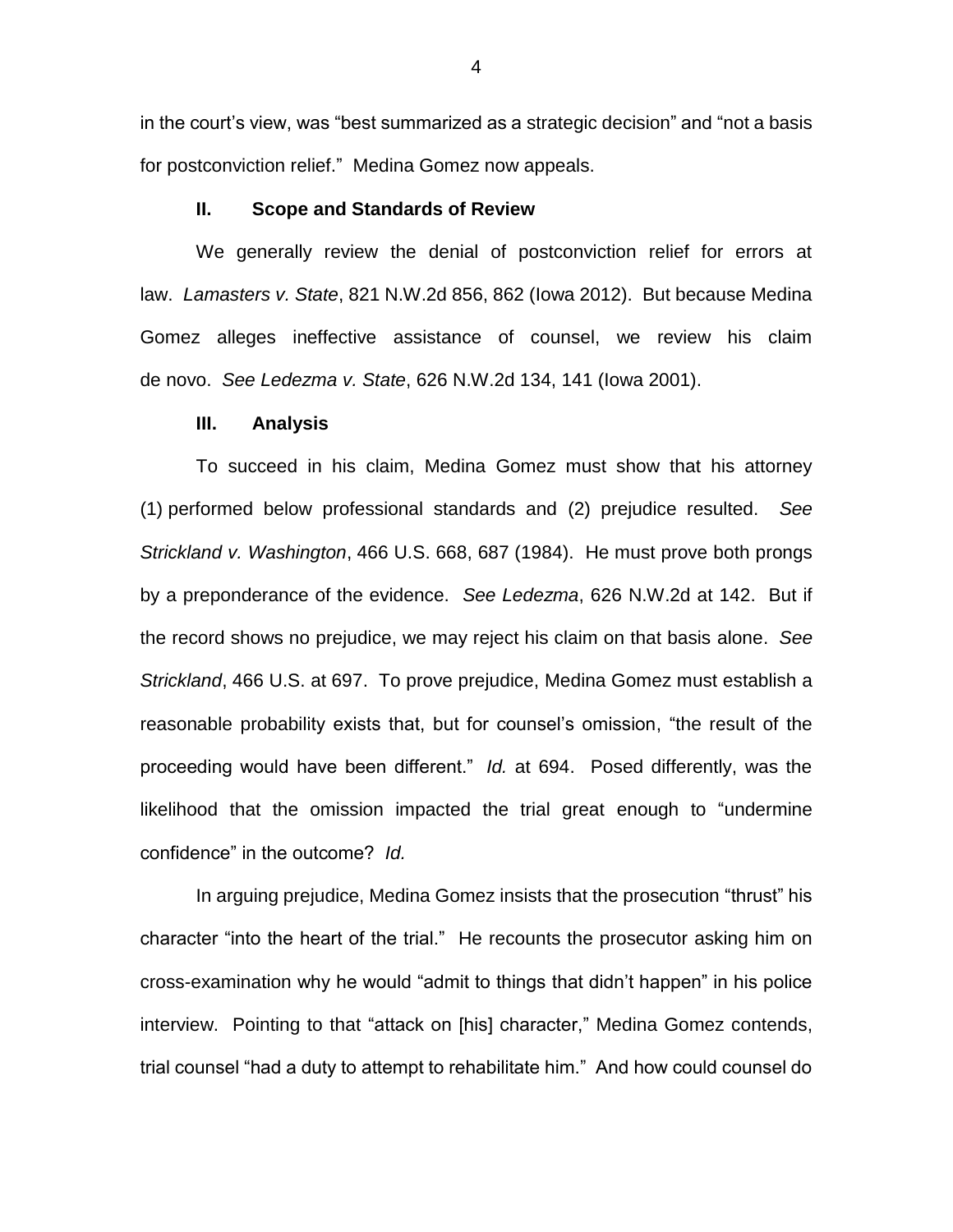so? By calling his sisters who "were able and ready to testify on his behalf." He argues the failure to do so resulted in "great prejudice" to him.

We assess Medina Gomez's desire for character evidence under Iowa Rule of Evidence 5.405(a), though he does not cite that authority on appeal. The character-evidence rule provides:

When evidence of a person's character or character trait is admissible, it may be proved by testimony about the person's reputation or by testimony in the form of an opinion. On cross-examination of the character witness, the court may allow an inquiry into relevant specific instances of the person's conduct.

Iowa R. Evid. 5.405(a).

 $\overline{a}$ 

To be admissible, proof of a character trait must "directly relate to a particular element or facet of the crime charged." *State v. Martinez*, 679 N.W.2d 620, 624 (Iowa 2004). The sisters' proposed testimony does not fit that bill. As the State argues, the sisters could "not have helped explain away" Medina Gomez's admissions or the victims' testimony.<sup>2</sup> As he told police, his family was unaware he had been abused. Plus, the sisters "had no first-hand knowledge as to the truth or falsity of the facts described in the victims' testimony."

Even if we assume the district court would have allowed the sisters to testify as character witnesses, their views would not have shaken our faith in the verdict. The State emphasizes the court's finding that the children "were nervous about testifying, but their testimony was believable." The court also determined that each

 $2$  The State also argues "it may have been valid strategy to decline to call character witnesses, because testimony on a pertinent character trait opens the door to rebuttal evidence that may have included specific acts that could have negated such a defense." *See* Iowa R. Evid. 5.405(a); *see also Devers v. State*, No. 08-0592, 2009 WL 1676643, at \*3 (Iowa Ct. App. June 17, 2009).